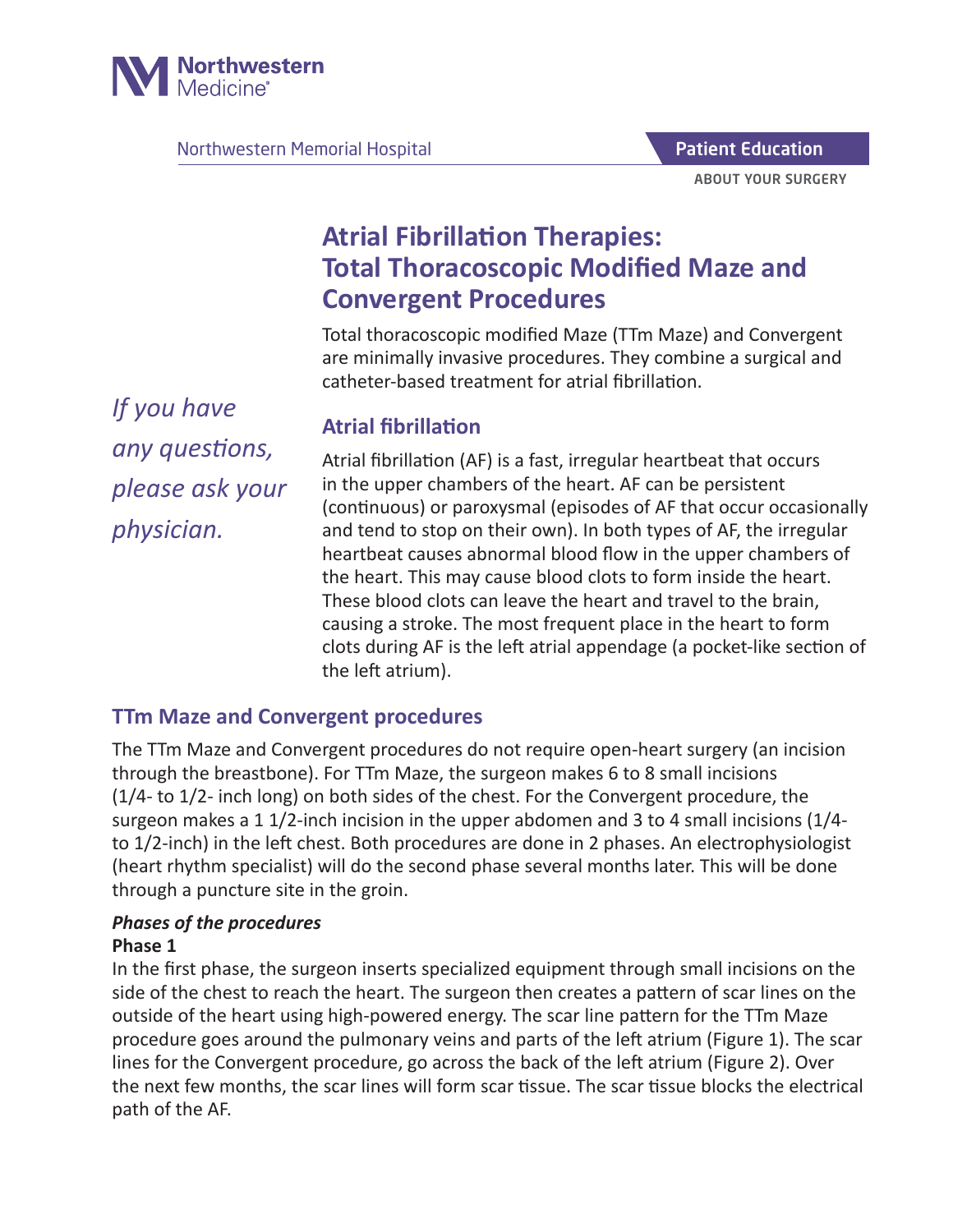During the first phase, the surgeon also closes the left atrial appendage from the outside using a special clip (Figure 1 and 2). This prevents blood clots from forming in this region and reduces the risk of stroke.

#### **Figure 1. TTm Maze procedure: Phase 1**



**Figure 2. Convergent procedure: Phase 1**

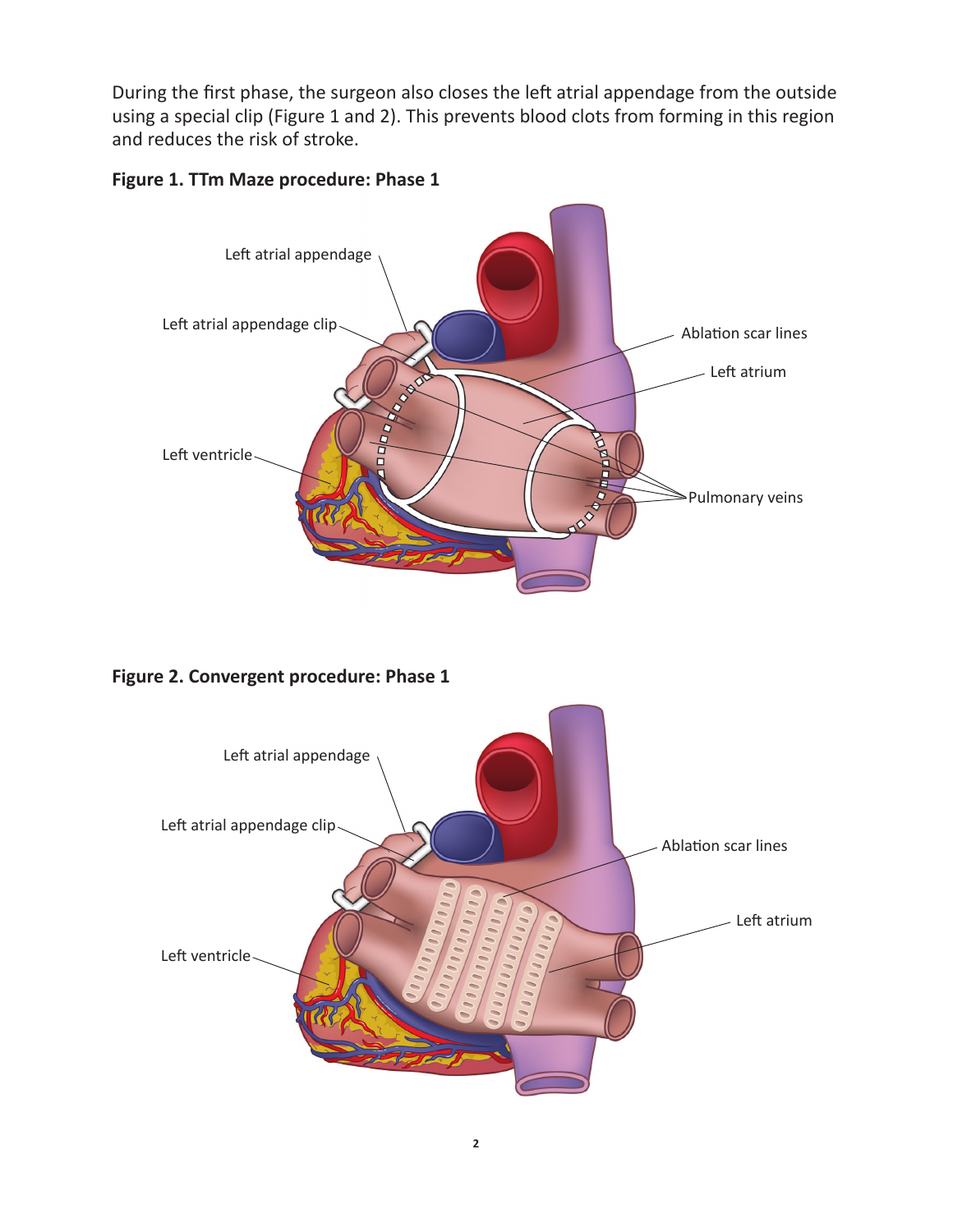#### **Phase 2**

In the second phase, which occurs 2 to 3 months later, an electrophysiologist will do an ablation procedure inside the heart. This physician will guide a catheter into the heart through the large veins in the leg. The procedure will also use radiofrequency waves to destroy remaining abnormal electrical pathways inside the heart that may be causing AF.

## **Indications for the procedures**

Most people who have these procedures have a long history of AF that has failed to respond to other treatments. Common reasons to have these procedures may include:

- Failed AF control with medication
- One or more failed catheter ablations
- Not able to have a catheter ablation due to various reasons

These people may also have:

- Symptoms of AF that affect their lifestyle
- A history of bleeding on blood thinners

# **Benefits of the procedures**

The TTm Maze and Convergent procedures have the following benefits:

- Patients have few or no symptoms related to AF. Up to nine in 10 people who have TTm Maze show no signs of AF 1 year after the procedure.
- There is a reduced risk of blood clots and stroke.
- Some patients may reduce or stop taking antiarrhythmic medications and/or blood thinners.
- There is less bleeding and little scarring compared to open-heart surgery.
- There is a faster recovery time compared to open-heart surgery.

### **Risks of the procedures**

Complications may happen in up to 1 or 2 out of every 20 people who have the TTm Maze or Convergent procedures. Complications can include:

- Fluid collection around the heart or lungs
- Trouble breathing that comes and goes
- Bleeding
- Infection
- Pain and discomfort